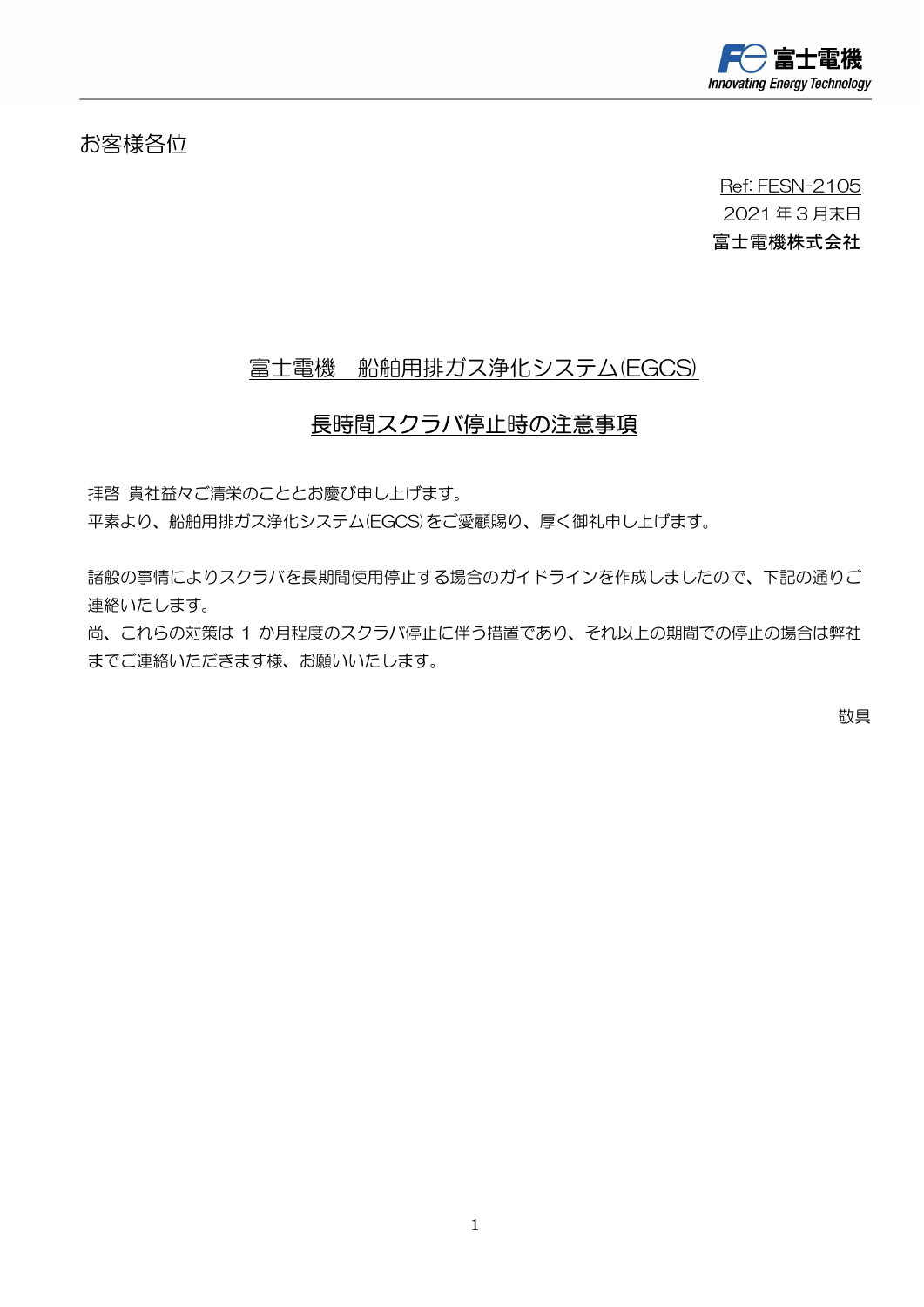

## GUIDELINE FOR Prolonged Non-Operation

The following guideline is for prolonging non-operation of scrubber for one month:

# <STOP SYSTEM>

### 1. GAS ANALYZER

- 1. After stop system (exhaust gas = BYPASS and wash water pump = STOP), to be replaced water in the drain water tank newly and continue to run about 12 hours for internal cleaning.
- 2. Dispose all water in the drain water tank and put empty drain water tank and again to run about 12 hours for drainage purpose in the gas analyzer.
- 3. Switch off power source. Then to be disconnect any codes and cable from power box.
- 4. Remove probe box and sampling probe. Then to be cleaned by air blowing and waste rags.
- 5. Insert blind flange for exhaust gas line.
- 6. Finally to be disconnected calibration gas for SO2 and CO2 with closed.

### 2. WATER QUALITY METER

- 1. After stop the system, to be flushed by fresh water and disposed water drain.
- 2. Close ALL valves related water quality meter.
- 3. Switch off power source.
- 4. Remove turbidity sensor and PAH sensor. Then to be cleaned fresh water with waste rages. Turbidity sensor and PAH sensor to be landed for calibration purpose for another vessel.
- 5. Remove pH sensor and to be landed it with spare pH sensor to shore.

# <PERIODICAL>

#### 3. SCRUBBER UNIT

1. Flush wash water pipes and nozzles in use wash water pump.